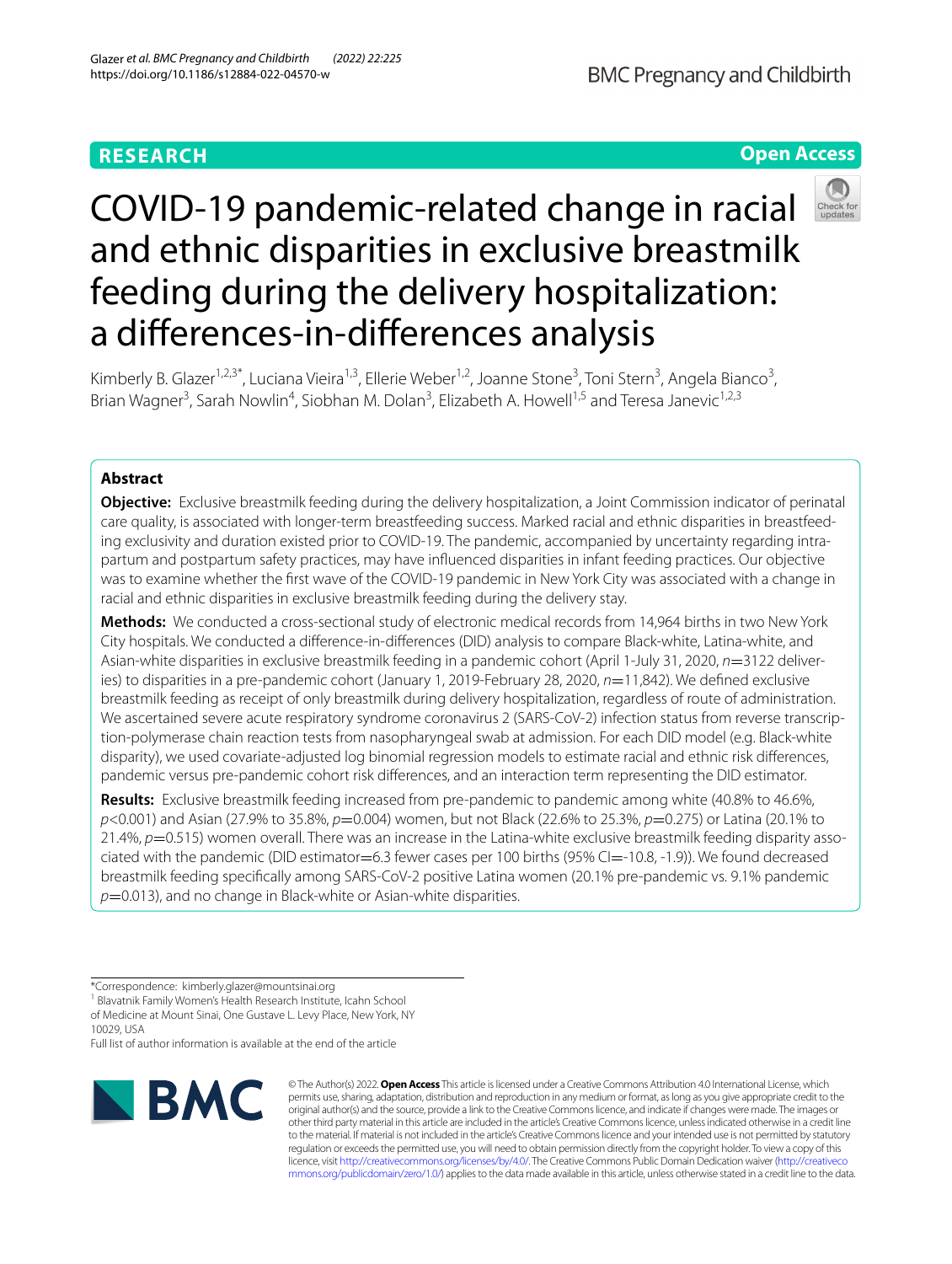**Conclusions:** We observed a pandemic-related increase in the Latina-white disparity in exclusive breastmilk feeding, urging hospital policies and programs to increase equity in breastmilk feeding and perinatal care quality during and beyond this health emergency.

**Key words:** Breastmilk, Breastfeeding, Infant, Nutrition, Disparities, COVID-19

## **Introduction**

Breastfeeding is associated with myriad health benefts, including improved maternal-infant attachment, reductions in infectious and chronic disease risk for the dyad, decreased postpartum depression, and improved childhood cognitive development  $[1, 2]$  $[1, 2]$  $[1, 2]$  $[1, 2]$ . The American Academy of Pediatrics and American College of Obstetricians and Gynecologists recommend exclusive breastmilk feeding (EBF) in the first six months of life  $[2-4]$  $[2-4]$ . While breastfeeding rates have improved nationally in the past decade, marked racial and ethnic disparities persist, even after controlling for other sociodemographic factors [\[5](#page-8-3)]. Non-Latina Black women have the lowest rates of breastfeeding initiation among any racial or ethnic group [\[1](#page-8-0), [5](#page-8-3), [6\]](#page-8-4), and fare worse than non-Latina white women on indicators of breastfeeding duration and exclusivity [[1\]](#page-8-0). Latinas are as likely to initiate breastfeeding as non-Latina white women but with shorter duration and lower rates of exclusivity [\[1](#page-8-0), [6,](#page-8-4) [7\]](#page-8-5). Asian women report lower rates than white women of having ever breastfed, but higher rates of exclusivity at 6 months among those who initiate [[5\]](#page-8-3).

Women who breastfeed exclusively during their delivery hospitalization are more likely to continue breastfeeding exclusively through the frst month of life [[5\]](#page-8-3), and EBF at discharge from delivery is used as an indicator of perinatal care quality  $[8]$  $[8]$ . The onset of the COVID-19 pandemic brought uncertainty in how to care for pregnant SARS-CoV-2 positive women, prevent transmission to neonates, and limit spread within the hospital  $[9-12]$  $[9-12]$ . Guidelines on hospital practices relevant to newborn feeding, such as infant rooming-in, skin-to-skin contact, length of stay, and support person/visitor policies, evolved as the health emergency unfolded. Further, Black and Latina women have been disproportionately afected by SARS-CoV-2 infection and the psychosocial and economic burdens of the pandemic  $[13-16]$  $[13-16]$  $[13-16]$ . This context may have infuenced breastmilk feeding rates [\[17](#page-8-11)], but associations between the COVID-19 pandemic and EBF among racial and ethnic groups have not been examined.

Our objective was to evaluate whether the COVID-19 pandemic was associated with a change in racial and ethnic disparities in EBF at two hospitals in a major New York City (NYC) hospital system. At our institution, all women, including SARS-CoV-2 positive women, have been encouraged to room-in with infants since the late March 2020 onset of the frst wave of the pandemic. We conducted a diference-in-diferences (DID) analysis of EBF rates among singleton, term births, comparing the frst wave of the COVID-19 pandemic to births in the previous year.

## **Methods**

### **Participants**

Electronic medical records (EMR) on 18,904 births from January 1, 2019 through July 31, 2020 were available for analysis. We followed criteria for the Joint Commission EBF quality metric [[8\]](#page-8-6) in restricting our study population to singleton, term  $(\geq)37$  weeks of gestation) births not admitted to the neonatal intensive care unit (NICU) (*n*=15,779). Gestational age was recorded in the EMR based on best obstetric estimate.

We created a pandemic cohort of 3122 deliveries between April 1, 2020-July 31, 2020 and defned the prepandemic cohort of 11,842 deliveries between January 1, 2019-February 28, 2020 (total *n*=14,964). We omitted March 2020 to allow for a wash-out period when community spread was active in the NYC area, but before the peak of the frst wave of infections. All methods were performed in accordance with the Declaration of Helsinki and the IRB of the Icahn School of Medicine at Mount Sinai approved the study. We followed STROBE guidelines for cross-sectional studies.

#### **Hospital Policy during COVID‑19**

Universal testing of women presenting to labor and delivery was instituted on March 26, 2020, with reverse transcription polymerase chain reaction (PCR) tests for the presence of SARS-CoV-2 [[10](#page-8-12), [18](#page-8-13)]. For deliveries in April 2020, one support person was allowed in the labor and delivery unit during birth and recovery; on April 29, an executive order extended the recommended time allowed for support persons to the duration of the delivery stay, and our health system changed its policy accordingly [[10](#page-8-12), [19\]](#page-8-14). Usual obstetric care continued including delayed cord clamping, skin-to skin contact, and direct breastfeeding with recommended hand and breast hygiene. Our institution established a policy mandating rooming-in of all infants who did not require NICU care in late March 2020. Women who tested positive for SARS-CoV-2 infection were isolated with their newborns and given information on safe breastfeeding practices with appropriate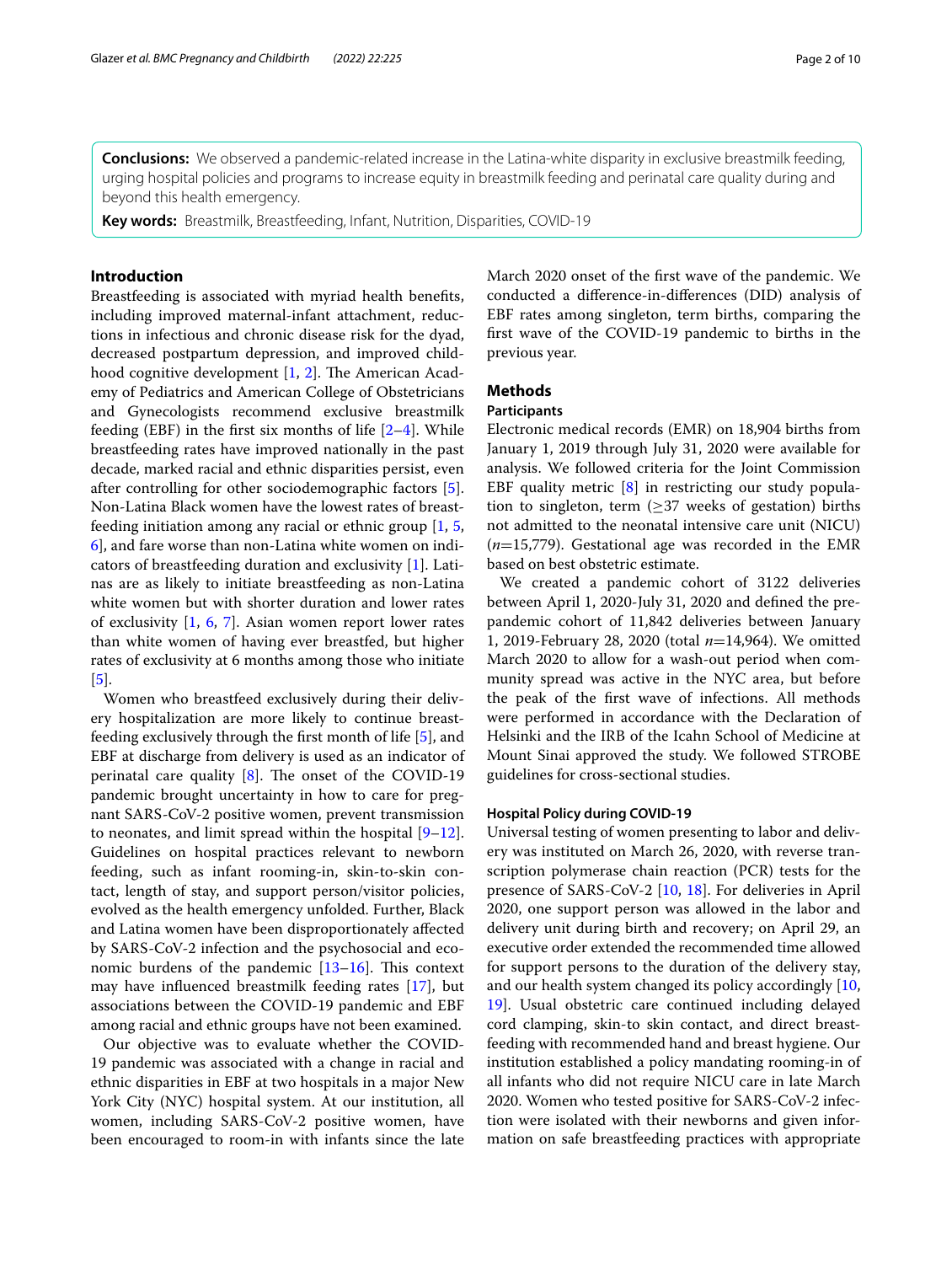hygiene and co-location with social distancing as recommended by the Centers for Disease Control and Prevention (CDC)  $[20, 21]$  $[20, 21]$  $[20, 21]$  $[20, 21]$ . Early discharge polices were implemented in late March, with mothers discharged on postpartum day one after vaginal delivery and postoperative day two after cesarean delivery unless longer stay was indicated [\[19\]](#page-8-14).

#### **Measures**

We used EMR data to ascertain all variables. Maternal race and ethnicity was self-reported on admission and classified according to Office of Management and Budget standards. We defned EBF as the infant not having received any formula supplementation during the delivery hospitalization (breastmilk only for all feeds, regardless of route of administration (breast, bottle, cup, dropper), as recorded by nursing staf). SARS-CoV-2 status was ascertained from PCR testing by nasopharyngeal swab.

We evaluated covariates including maternal age (<25, 25-34, ≥35), insurance type (private, Medicaid, Medicare, other, self-pay), pre-pregnancy body mass index (BMI<18.5, 18.5≤BMI<25, 25≤BMI<30, 30≤BMI<40, BMI≥40), parity (nulliparous, multiparous), gestational age (early term  $[37^{0/7}$ -38<sup>6/7</sup> weeks], full term  $[39^{0/7}$ -40<sup>6/7</sup> completed weeks], late term  $[41^{0/7} - 41^{6/7}]$ , and post-term  $[42^{0/7}+$  weeks]), and month of delivery to account for potential seasonal trends.

#### **Statistical Analysis**

We evaluated sociodemographic and obstetric characteristics of the study population, comparing the pandemic versus pre-pandemic cohorts as well as births to SARS-CoV-2 positive versus negative women. We also compared characteristics among non-Latina Black (referred to throughout as Black), non-Latina Asian (Asian), non-Latina white (white), and Latina births. Comparisons used chi-square tests with a two-sided *p*-value of <0.05 for statistical signifcance.

We estimated a DID equation using log binomial regression. We specifed main efects for the Black versus white risk diference, pandemic versus pre-pandemic cohort risk diference, and an interaction term representing the DID estimator. The DID estimator provides the additional disparity resulting from the pandemic, beyond pre-existing disparities. We repeated the model for Latina versus white and for Asian versus white births. To parse the potential direct infuence on breastmilk feeding of SARS-CoV-2 infection from that of delivering during the pandemic era, we carried out the same DID analyses restricting the pandemic cohort to SARS-CoV-2 positive or negative status. Multivariable models adjusted DID estimates for maternal age, insurance type, pre-pregnancy BMI, parity, and month of delivery. The DID approach is generally robust to confounding if the balance of covariates between treatment and control groups is constant over time [[22\]](#page-8-17). We excluded observations with missing values from multivariable analyses (<4% for BMI, <3% for PCR, <0.1% for age).

We evaluated the robustness of our results through multiple sensitivity analyses. First, we specifed an alternate control group using a pre-pandemic time frame (April 1, 2019-July 31, 2019) with months identical to the pandemic period. Second, we used a spurious treatment group of August through December 2019. Third, we conducted an interrupted time series analysis to account for secular trends in EBF by examining whether the slope of EBF changed in the pandemic compared to the pre-pandemic period [[23\]](#page-8-18). Finally, we considered the infuence of the pandemic shortened length of stay policy by replicating our analyses using an EBF measure limited to feeds within 24 hours after birth.

## **Results**

We did not fnd notable changes in study characteristics over time (Table [1](#page-3-0)), nor within racial/ethnic groups, except for an older age distribution among Asian women in the pandemic versus pre-pandemic cohorts  $(p=0.023,$ Table [2](#page-4-0)).

The percentage of women who exclusively breastmilk fed increased from 33.5% in the pre-pandemic cohort to 37.7% in the pandemic cohort (*p*<0.001, data not shown in table). Rates increased among white (40.8% to 46.6%, *p*<0.001) and Asian (27.9% to 35.8%, *p*=0.004) women, and not among Black (22.6% to 25.3%, *p*=0.275) or Latina (20.1% to 21.4%,  $p=0.515$ ) women (Table [3](#page-5-0)). The unadjusted DID estimator comparing Black and white women was 3.2 fewer cases of exclusive breastmilk feeding per 100 births (95% confdence interval [CI]=-8.8. to 2.5), indicating that there was no change in the Black-white disparity associated with the pandemic (Table [3](#page-5-0)). The covariate-adjusted DID estimator was similar. The unadjusted DID estimator comparing Latina and white women was 4.6 fewer cases per 100 births (95% CI=-9.3, 0.2). After adjustment for maternal age, prepregnancy BMI, insurance coverage, parity, and month of delivery, there was an increase in the Latina-white EBF disparity associated with the pandemic (DID estimator=6.3 fewer EBF cases per 100 births  $(95\%$  CI=-10.8, -1.9). When we stratifed analyses by SARS-CoV-2 status, DID estimators in the SARS-CoV-2 negative group were similar to the overall cohort (Table [S1](#page-7-0)). EBF rates did not increase among SARS-CoV-2 positive women in any racial or ethnic group (Table  $S_2$ ). For Latinas, there was some evidence of a decrease in EBF among SARS-CoV-2 positive women.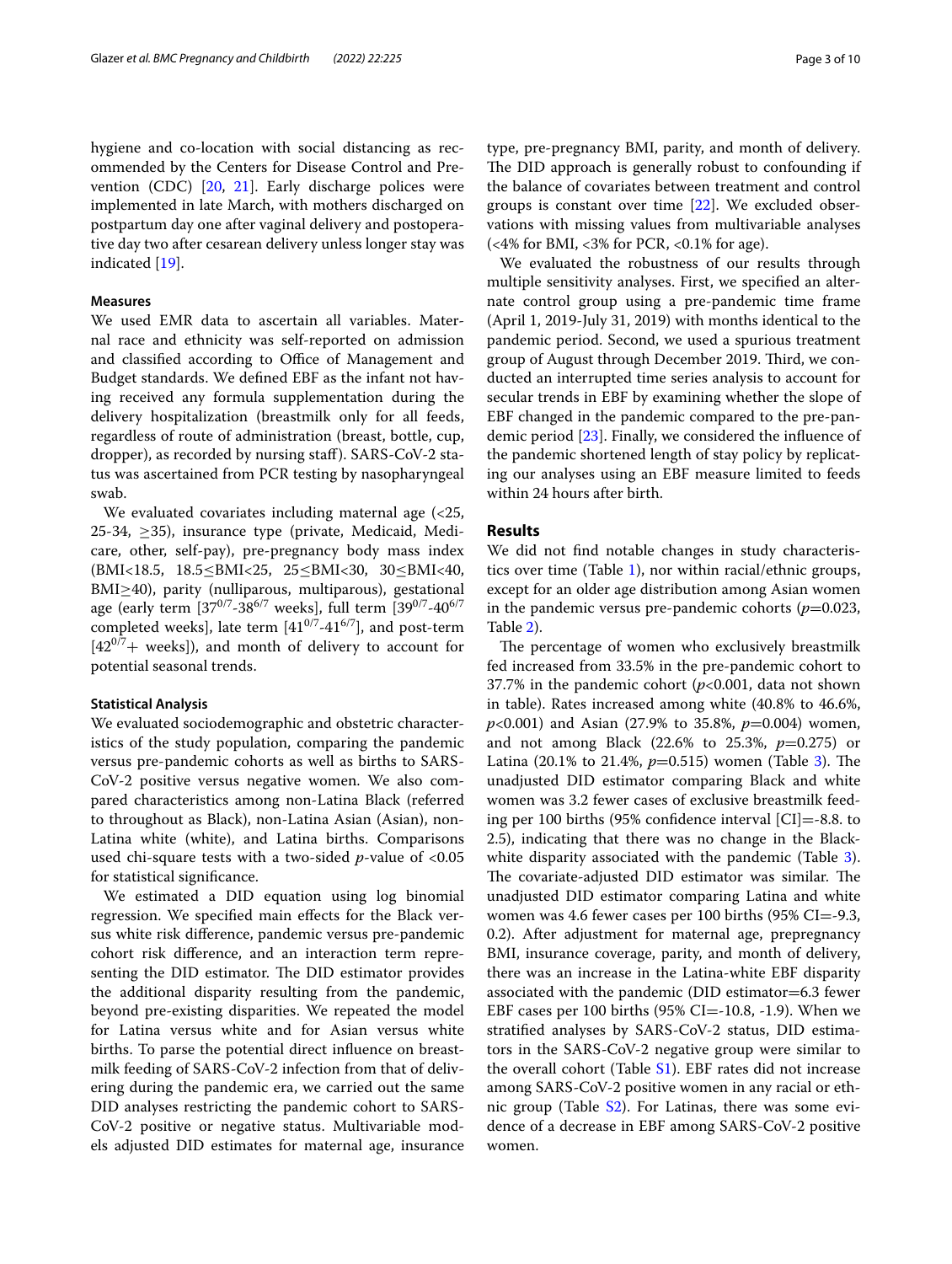|                                                                                                                                  | Pre-pandemic cohort<br>1/1/19-2/28/20<br>$n=11,842$ | <b>Pandemic cohort</b><br>4/1/20-7/31/20<br>$n = 3122^a$ | <b>Pandemic cohort with PCR test</b><br>4/1/20-7/31/20<br>$n = 3051$ |                                       |  |  |
|----------------------------------------------------------------------------------------------------------------------------------|-----------------------------------------------------|----------------------------------------------------------|----------------------------------------------------------------------|---------------------------------------|--|--|
|                                                                                                                                  |                                                     |                                                          | SARS-CoV-2 positive<br>$n = 156^{\rm b}$                             | SARS-CoV-2 negative<br>$n = 2881^{b}$ |  |  |
| Maternal age                                                                                                                     |                                                     |                                                          |                                                                      |                                       |  |  |
| $<$ 25                                                                                                                           | 1277 (10.8)                                         | 364 (11.7)                                               | 27(17.3)                                                             | 319 (11.1)                            |  |  |
| $25 - 34$                                                                                                                        | 6280 (53.0)                                         | 1619 (51.9)                                              | 78 (50.0)                                                            | 1507 (52.3)                           |  |  |
| $35+$                                                                                                                            | 4284 (36.2)                                         | 1139 (36.5)                                              | 51 (32.7)                                                            | 1055 (36.6)                           |  |  |
| Race/ethnicity                                                                                                                   |                                                     |                                                          |                                                                      |                                       |  |  |
| Non-Latina Black                                                                                                                 | 1306 (11.0)                                         | 374 (12.0)                                               | 25 (16.0)                                                            | 342 (11.9)                            |  |  |
| Latina                                                                                                                           | 1935 (16.4)                                         | 540 (17.3)                                               | 44 (28.2)                                                            | 482 (16.7)                            |  |  |
| Non-Latina Asian                                                                                                                 | 1245 (10.5)                                         | 349 (11.2)                                               | 4(2.6)                                                               | 339 (11.8)                            |  |  |
| Non-Latina white                                                                                                                 | 6185 (52.3)                                         | 1670 (53.5)                                              | 76 (48.7)                                                            | 1542 (53.5)                           |  |  |
| Other/unknown                                                                                                                    | 1160 (9.8)                                          | 189(6.1)                                                 | 7(4.5)                                                               | 176(6.1)                              |  |  |
| Insurance                                                                                                                        |                                                     |                                                          |                                                                      |                                       |  |  |
| Private                                                                                                                          | 9008 (76.1)                                         | 2389 (76.5)                                              | 102 (65.4)                                                           | 2224 (77.2)                           |  |  |
| Medicaid                                                                                                                         | 1892 (16.0)                                         | 523 (16.8)                                               | 42 (26.9)                                                            | 465 (16.1)                            |  |  |
| Medicare                                                                                                                         | 163(1.4)                                            | 24(0.8)                                                  | 1(0.6)                                                               | 23(0.8)                               |  |  |
| Other <sup>c</sup>                                                                                                               | 542 (4.6)                                           | 135(4.3)                                                 | 7(4.5)                                                               | 125(4.3)                              |  |  |
| Self-pay                                                                                                                         | 237(2.0)                                            | 51(1.6)                                                  | 4(2.6)                                                               | 44 (1.5)                              |  |  |
| Parity                                                                                                                           |                                                     |                                                          |                                                                      |                                       |  |  |
| Nulliparous                                                                                                                      | 5872 (49.6)                                         | 1510 (48.4)                                              | 55 (35.3)                                                            | 1440 (50.0)                           |  |  |
| Multiparous                                                                                                                      | 5970 (50.4)                                         | 1612 (51.6)                                              | 101 (64.7)                                                           | 1441 (50.0)                           |  |  |
| <b>Body Mass Index</b>                                                                                                           |                                                     |                                                          |                                                                      |                                       |  |  |
| Underweight (BMI<18.5)                                                                                                           | 259(2.2)                                            | 59 (1.9)                                                 | 2(1.3)                                                               | 55 (1.9)                              |  |  |
| Normal weight (18.5 ≤ BMI<25)                                                                                                    | 4726 (39.9)                                         | 1202 (38.5)                                              | 45 (28.9)                                                            | 1131 (39.3)                           |  |  |
| Overweight (25 ≤BMI<30)                                                                                                          | 3623 (30.6)                                         | 1005 (32.2)                                              | 57(36.5)                                                             | 920 (31.9)                            |  |  |
| Class 1 or 2 obesity (30 <bmi<40)< td=""><td>2443 (20.6)</td><td>635 (20.3)</td><td>42 (26.9)</td><td>565 (19.6)</td></bmi<40)<> | 2443 (20.6)                                         | 635 (20.3)                                               | 42 (26.9)                                                            | 565 (19.6)                            |  |  |
| Class 3 obesity (BMI>40)                                                                                                         | 330 (2.8)                                           | 85(2.7)                                                  | 2(1.3)                                                               | 83 (2.9)                              |  |  |
| <b>Gestational age at delivery</b>                                                                                               |                                                     |                                                          |                                                                      |                                       |  |  |
| Early term (37-38 weeks)                                                                                                         | 3110 (26.3)                                         | 792 (25.4)                                               | 48 (30.8)                                                            | 726 (25.2)                            |  |  |
| Full term (39-40 weeks)                                                                                                          | 7686 (64.9)                                         | 2061 (66.0)                                              | 92 (59.0)                                                            | 1910 (66.3)                           |  |  |
| Late term (41 weeks)                                                                                                             | 1020 (8.6)                                          | 263(8.4)                                                 | 16(10.3)                                                             | 239(8.3)                              |  |  |
| Post-term (42+ weeks)                                                                                                            | 26(0.2)                                             | 6(0.2)                                                   | 0(0.0)                                                               | 6(0.2)                                |  |  |

<span id="page-3-0"></span>**Table 1** Characteristics of 14,964 singleton births by COVID-19 pandemic cohort and maternal SARS-CoV-2 status

<sup>a</sup> Column percentages do not sum to 100 in all cases due to missing data; <sup>b</sup>Sum of positive and negative cases is not equal to total number of births in cohort because 85 deliveries were missing SARS-CoV-2 PCR test data; <sup>c</sup>Other race/ethnicity includes American Indian or Alaska Native, Native Hawaiian or Pacific Islander, and other or unspecifed race/ethnicity

Results for the increase in the Latina-white EBF disparity were robust to an alternative control (April-July 2019) cohort (DID=-5.7, 95% CI=-11.2, -0.2; Table [S3](#page-7-0)). As desired, no association was found using a spurious pandemic cohort (DID=-0.2, 95% CI=-4.2, 3.7; Table [S4](#page-7-0)). We did not fnd evidence of secular trends when examining monthly EBF percentages for each racial and ethnic group over the course of the study period (Fig. [1\)](#page-5-1). The results of our interrupted time series analysis confrmed that the coefficients testing for secular EBF trends and for trend changes from the pre-pandemic to pandemic periods were not signifcant, so we present the DID results. Using a 24-hour EBF measure, we found a smaller but still statistically signifcant increase in EBF from pre-pandemic to pandemic births among White women (55.9% to 59.1%, risk diference=3.3 (95% CI 0.6-5.9) per 100 births), and the increase among Asian women was eliminated. Our fnding of no change in EBF for Black and Latina women remained (data not shown).

## **Discussion**

The COVID-19 pandemic was associated with an increase in EBF among white and Asian women and not among Black and Latina women. Before the pandemic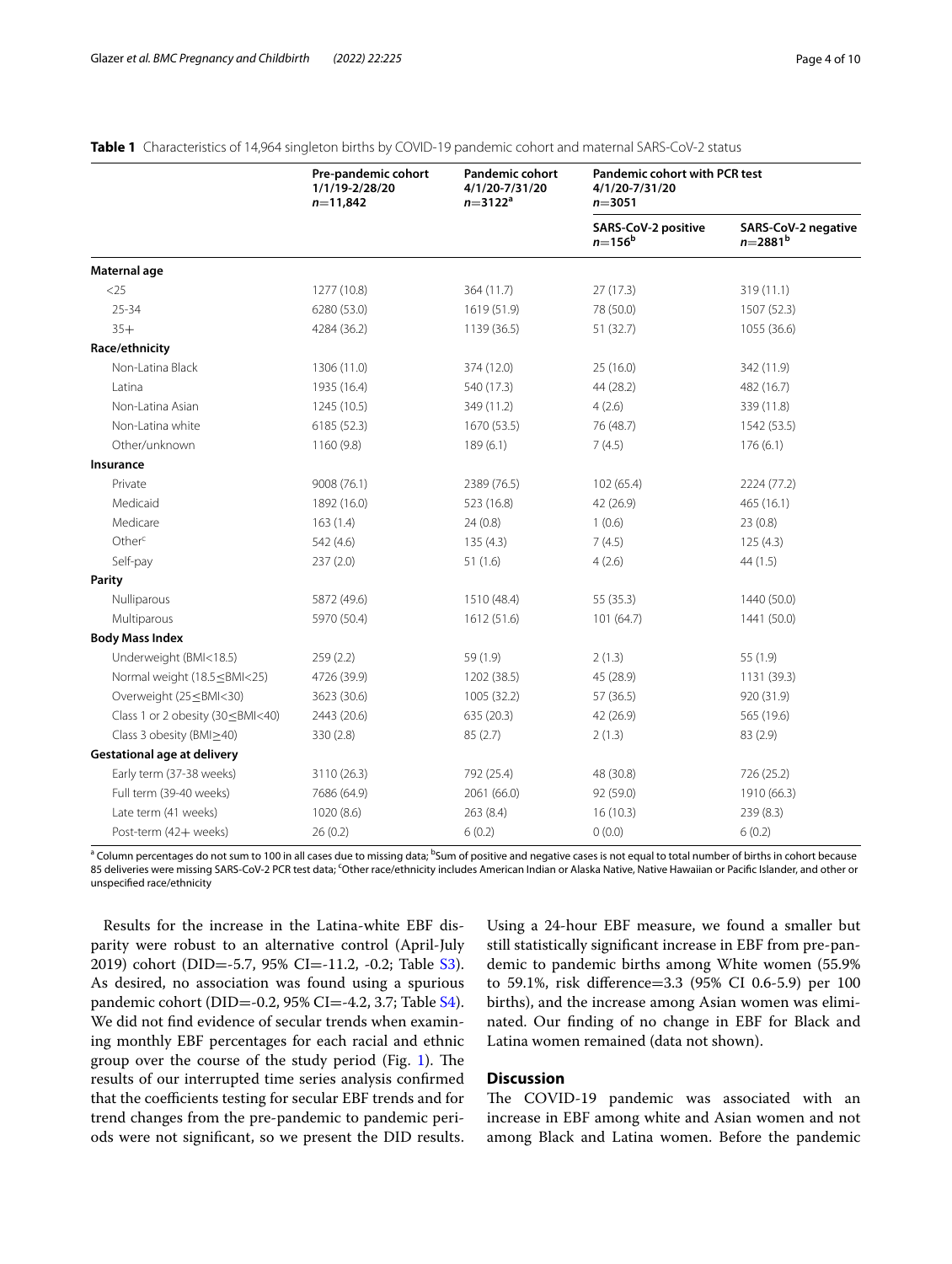|                                                                                                                                                                                                                                    | Non-Latina Black<br>$n = 1680$ |                       |           | $n = 2475$<br>Latina       |                       |         | $n = 1594$<br>Asian        |                       |         | Non-Latina white<br>$n = 7855$ |                        |         |
|------------------------------------------------------------------------------------------------------------------------------------------------------------------------------------------------------------------------------------|--------------------------------|-----------------------|-----------|----------------------------|-----------------------|---------|----------------------------|-----------------------|---------|--------------------------------|------------------------|---------|
|                                                                                                                                                                                                                                    | pandemic<br>$n = 1306$<br>Pre- | Pandemic<br>$n = 374$ | p-value   | Pre-pandemic<br>$n = 1935$ | Pandemic<br>$n = 540$ | p-value | Pre-pandemic<br>$n = 1245$ | Pandemic<br>$n = 349$ | p-value | Pre-pandemic<br>$n = 6185$     | Pandemic<br>$n = 1670$ | p-value |
| Age                                                                                                                                                                                                                                |                                |                       | 0.531     |                            |                       | 0.602   |                            |                       | 0.023   |                                |                        | 0.821   |
| &05                                                                                                                                                                                                                                | 242 (18.5)                     | 77 (20.6)             |           | 352 (1.2)                  | 103(19.1)             |         | 26 (2.1)                   | 5 (1.4)               |         | 534 (8.6)                      | 50 (9.0)               |         |
| 25-34                                                                                                                                                                                                                              | 707 (54.1)                     | 91 (51.1)             |           | 1085 (56.1)                | 290 (53.7)            |         | 691 (55.5)                 | 167 (48.0)            |         | 3187 (51.5)                    | 867 (51.9)             |         |
| $+55$                                                                                                                                                                                                                              | 357 (27.3)                     | 106(28.3)             |           | 496 (25.7)                 | 147(272)              |         | 528 (42.4)                 | 176 (50.6)            |         | 2463 (39.8)                    | 653 (39.1)             |         |
| Insurance                                                                                                                                                                                                                          |                                |                       | 0.523     |                            |                       | 0.156   |                            |                       | 0.327   |                                |                        | 0.051   |
| Private                                                                                                                                                                                                                            | 696 (53.3)                     | 218 (58.3)            |           | 951 (49.2)                 | 260 (48.2)            |         | 062 (85.3)                 | 310 (88.8)            |         | 5440 (88.0)                    | 1484 (88.9)            |         |
| Medicaid                                                                                                                                                                                                                           | 483 (37.0)                     | 26 (33.7)             |           | 802 (41.5)                 | 246 (45.6)            |         | 84 (6.8)                   | 18(5.2)               |         | 314(5.1)                       | 81 (4.9)               |         |
| Medicare                                                                                                                                                                                                                           | 26 (2.0)                       | 7(1.9)                |           | 19(1.0)                    | 4(0.7)                |         | 17(1.4)                    | 1(0.3)                |         | 85 (1.4)                       | 8(0.5)                 |         |
| Other                                                                                                                                                                                                                              | 48 (3.7)                       | 11(2.9)               |           | 85 (4.4)                   | 17(3.2)               |         | 68 (5.5)                   | $(6.4)$ $(1)$         |         | 275 (4.5)                      | 79 (4.7)               |         |
| Self-pay                                                                                                                                                                                                                           | 53 (4.1)                       | 12(3.2)               |           | 78 (4.0)                   | 13(2.4)               |         | 14(1.1)                    | 3(0.9)                |         | 71 (1.2)                       | 18(1.1)                |         |
| Parity                                                                                                                                                                                                                             |                                |                       | ∞<br>0.66 |                            |                       | 0.254   |                            |                       | 0.385   |                                |                        | 0.566   |
| Nulliparous                                                                                                                                                                                                                        | 624 (47.8)                     | 174(46.5)             |           | 892 (46.1)                 | 234 (43.3)            |         | 802 (64.4)                 | 216 (61.9)            |         | 2934 (47.4)                    | 779 (46.7)             |         |
| Multiparous                                                                                                                                                                                                                        | 682 (52.2)                     | 200 (53.5)            |           | 1043 (53.9)                | 306 (56.7)            |         | 443 (35.6)                 | 133 (38.1)            |         | 3251 (52.6)                    | 891 (53.4)             |         |
| ΜI                                                                                                                                                                                                                                 |                                |                       | 0.343     |                            |                       | 0.943   |                            |                       | 0.980   |                                |                        | 0.226   |
| Underweight                                                                                                                                                                                                                        | 9(0.7)                         | 6(1.6)                |           | 21(1.1)                    | 6(1.1)                |         | 69 (5.5)                   | 20(5.7)               |         | 35 (2.2)                       | 25 (1.5)               |         |
| Normal weight                                                                                                                                                                                                                      | 305 (23.4)                     | 81 (21.7)             |           | 479 (24.8)                 | 133 (24.6)            |         | 720 (57.8)                 | 201 (57.6)            |         | 2773 (44.8)                    | 736 (44.1)             |         |
| Overweight                                                                                                                                                                                                                         | 405 (31.0)                     | 20 (32.1)             |           | 579 (29.9)                 | 174(32.2)             |         | 310 (24.9)                 | 86 (24.6)             |         | 964 (31.8)                     | 557 (7.1)              |         |
| Class 1-2 obesity                                                                                                                                                                                                                  | 420 (32.2)                     | 120(32.1)             |           | 659 (34.1)                 | 174(32.2)             |         | 97 (7.8)                   | 27(7.7)               |         | 1037 (16.8)                    | 264 (15.8)             |         |
| Class 3 obesity                                                                                                                                                                                                                    | 113(8.7)                       | 26 (7.0)              |           | 101(5.2)                   | 27(5.0)               |         | 7(0.6)                     | 1(0.3)                |         | 74 (1.2)                       | 25 (1.5)               |         |
| Gestational age                                                                                                                                                                                                                    |                                |                       | 0.576     |                            |                       | 0.346   |                            |                       | 0.745   |                                |                        | 0.629   |
| 37-38 weeks                                                                                                                                                                                                                        | 432 (33.1)                     | 116(31.0)             |           | 580 (30.0)                 | 156 (28.9)            |         | 355 (28.5)                 | 108(31.0)             |         | 1408 (22.8)                    | 355 (21.3)             |         |
| 39-40 weeks                                                                                                                                                                                                                        | 770 (59.0)                     | 231 (61.8)            |           | 1208 (62.5)                | 353 (65.4)            |         | 811 (65.1)                 | 222 (63.6)            |         | 4141 (67.0)                    | 1138 (68.1)            |         |
| 41+ weeks                                                                                                                                                                                                                          | 104(8.0)                       | 27(7.2)               |           | 146 (7.6)                  | 31(5.7)               |         | 79 (6.4)                   | 19 (5.4)              |         | 636 (10.3)                     | 177 (10.6)             |         |
| <i>BMI</i> body mass index Underweight BMI<18.5, Normal weight (18.5 <u><b< u="">MI&lt;25), Overweight (25≤BMI&lt;20), Class 1 or 2 obesity (30≤BMI&lt;40), Class 3 obesity (BMI≥40). P-value for Pearson chi-square test</b<></u> |                                |                       |           |                            |                       |         |                            |                       |         |                                |                        |         |

<span id="page-4-0"></span>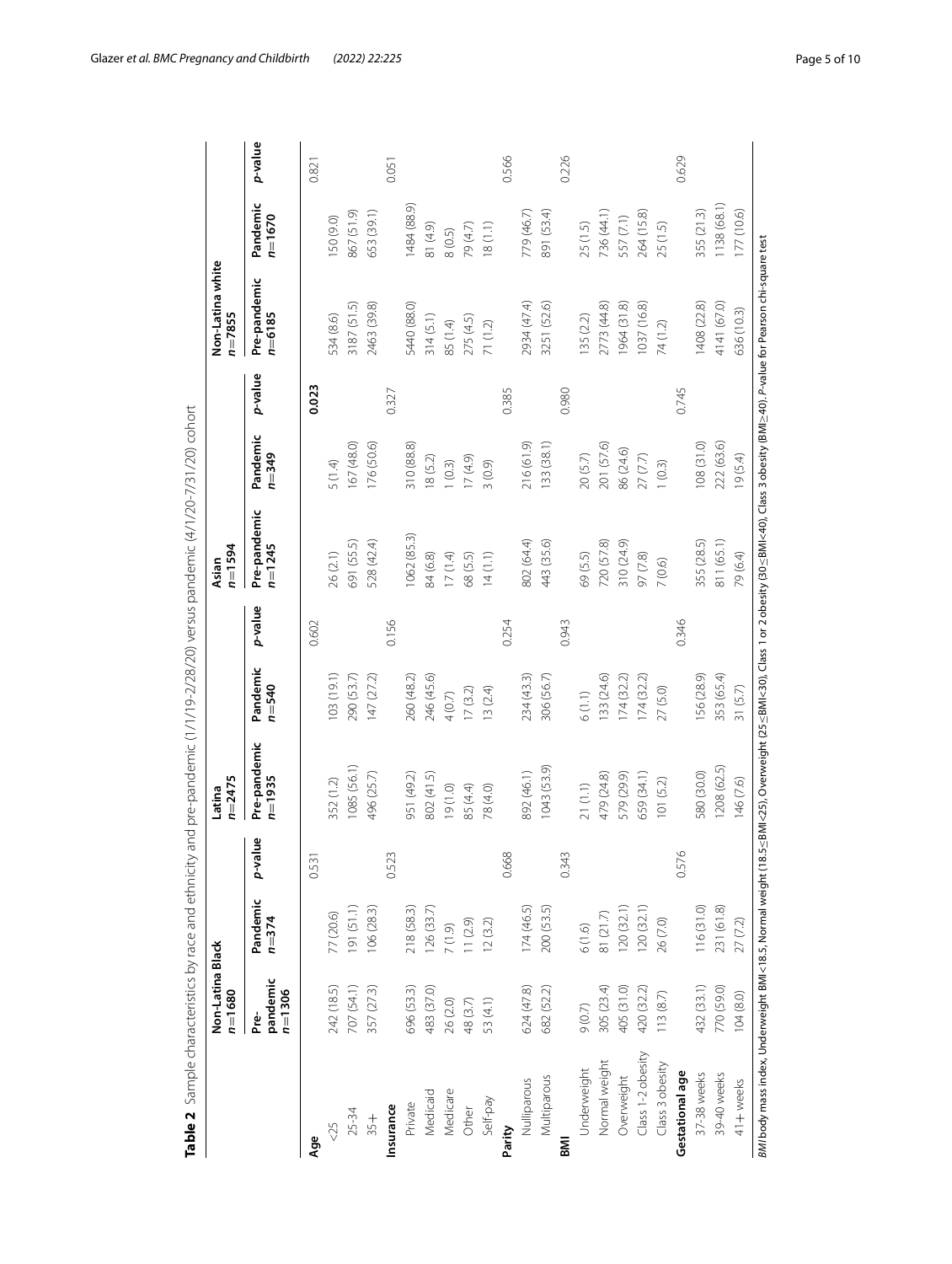<span id="page-5-0"></span>**Table 3** Diference-in-diferences analysis of Black-white, Latina-white, and Asian-white disparities in exclusive breastmilk feeding at discharge, COVID-19 pandemic versus pre-pandemic period

|                                  | Pre-pandemic cohort<br>$(1/1/2019 - 2/28/2020)$ |           |                    | <b>Pandemic cohort</b><br>(4/1/2020-7/31/2020) |              |                    |                                  |                        |                        |
|----------------------------------|-------------------------------------------------|-----------|--------------------|------------------------------------------------|--------------|--------------------|----------------------------------|------------------------|------------------------|
|                                  | Denominator                                     | Cases (n) | <b>Risk</b><br>(%) | Denominator                                    | Cases<br>(n) | <b>Risk</b><br>(%) | <b>Risk</b><br>difference<br>(%) | Lower<br>95% CL<br>(%) | Upper<br>95% CL<br>(%) |
| Black versus white births        |                                                 |           |                    |                                                |              |                    |                                  |                        |                        |
| Non-Latina white                 | 6171                                            | 2516      | 40.8               | 1668                                           | 778          | 46.6               | 5.9                              | 3.2                    | 8.6                    |
| Non-Latina Black                 | 1303                                            | 294       | 22.6               | 372                                            | 94           | 25.3               | 2.7                              | $-2.3$                 | 7.7                    |
| Difference                       |                                                 |           | $-18.2$            |                                                |              | $-21.4$            | $-3.2$                           | $-8.8$                 | 2.5                    |
| Adjusted Difference <sup>a</sup> |                                                 |           |                    |                                                |              |                    | $-3.0$                           | $-8.2$                 | 2.1                    |
| Latina versus white births       |                                                 |           |                    |                                                |              |                    |                                  |                        |                        |
| Non-Latina white                 | 6171                                            | 2516      | 40.8               | 1668                                           | 778          | 46.6               | 5.9                              | 3.2                    | 8.6                    |
| Latina                           | 1927                                            | 388       | 20.1               | 537                                            | 115          | 21.4               | 1.3                              | $-2.6$                 | 5.2                    |
| <b>Difference</b>                |                                                 |           | $-20.6$            |                                                |              | $-25.2$            | $-4.6$                           | $-9.3$                 | 0.2                    |
| Adjusted Difference <sup>a</sup> |                                                 |           |                    |                                                |              |                    | $-6.3$                           | $-10.8$                | $-1.9$                 |
| Asian versus white births        |                                                 |           |                    |                                                |              |                    |                                  |                        |                        |
| Non-Latina white                 | 6171                                            | 2516      | 40.8               | 1668                                           | 778          | 46.6               | 5.9                              | 3.2                    | 8.6                    |
| Non-Latina Asian                 | 1244                                            | 347       | 27.9               | 349                                            | 125          | 35.8               | 7.9                              | 2.3                    | 13.5                   |
| Difference                       |                                                 |           | $-12.9$            |                                                |              | $-10.8$            | 2.1                              | $-4.2$                 | 8.3                    |
| Adjusted Difference <sup>a</sup> |                                                 |           |                    |                                                |              |                    | 0.5                              | $-5.8$                 | 6.7                    |

a Adjusted for maternal age (<25, 25-34, 35+), parity (nulliparous, multiparous), prepregnancy body mass index (BMI<25, BMI≥25), and insurance coverage (Medicaid, Private, Other/self-pay); Observations with missing covariate values dropped from adjusted analyses (<4% for BMI, <1% all others)



<span id="page-5-1"></span>onset, Latina women were half as likely as white women to breastmilk feed exclusively during the delivery hospitalization; the frst wave of SARS-CoV-2 infection was associated with an increase in this disparity independent of maternal sociodemographic and obstetric characteristics. Increases in EBF were limited to SARS-CoV-2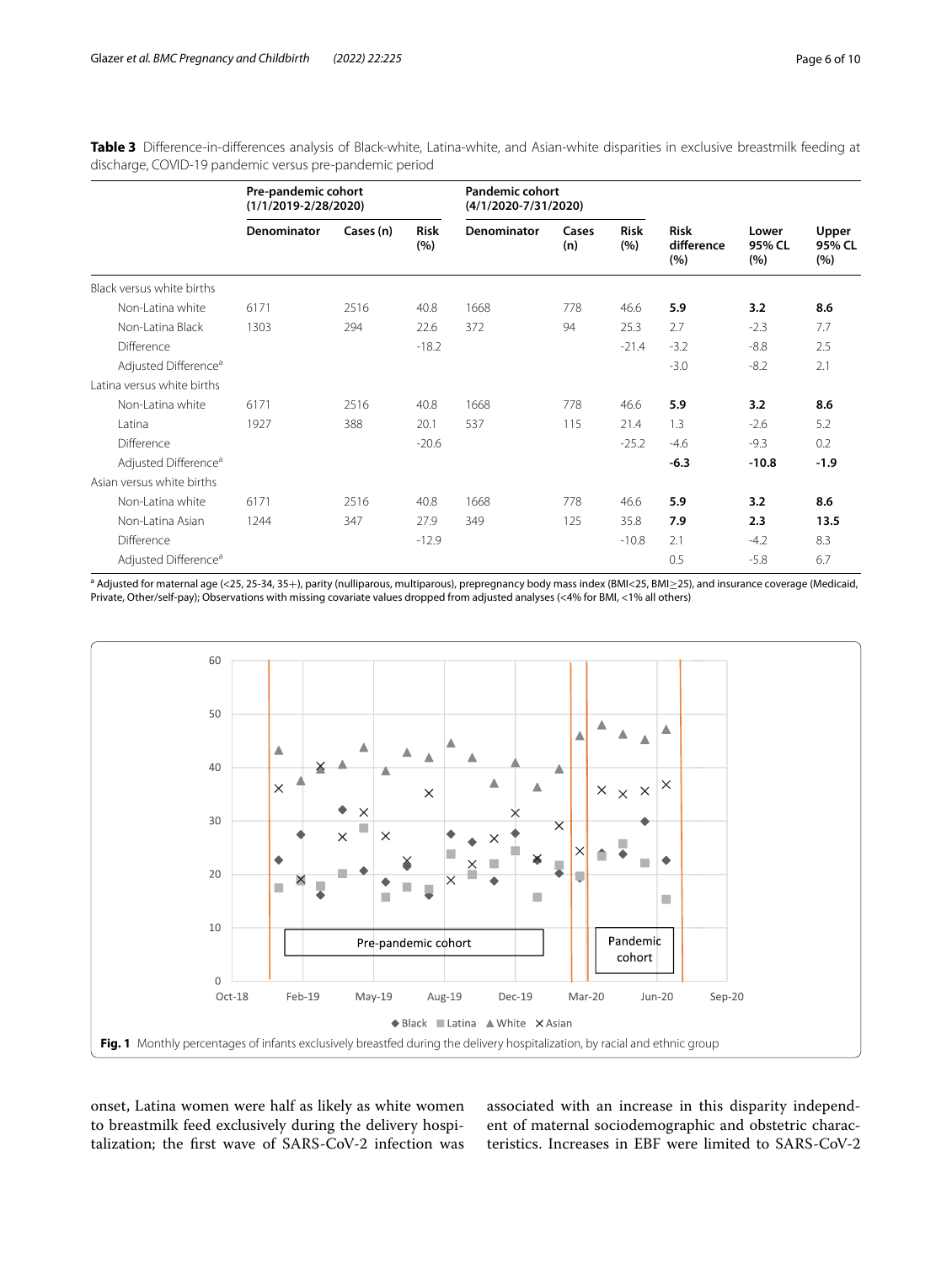negative white and Asian women, and we found evidence of a decrease in EBF among SARS-CoV-2 positive Latina women.

Aside from preterm birth  $[24–26]$  $[24–26]$ , information on COVID-19 and perinatal outcomes by race and ethnicity is scarce. EBF during the delivery hospitalization is an established perinatal quality metric [[8\]](#page-8-6) that has not been examined adequately in the context of COVID-19. During the onset of the pandemic, a lack of scientifc clarity on the risks of maternal-neonatal transmission (whether vertical or horizontal) contributed to varying hospital practices. In turn, initial recommendations included separation of SARS-CoV-2 positive women and their infants and no direct breastfeeding. By May of 2020, the CDC indicated that vertical transmission was unlikely and reiterated the benefts of breastmilk as the ideal source of infant feeding [\[21](#page-8-16)]. Of note, our institution did not adopt mother-infant separation and, to the contrary, encouraged mothers and infants to room-in and continued to support breastfeeding and skin-to-skin contact with appropriate infection prevention measures.

At a NYC hospital with similar policies during the pandemic onset, 40.6% (*n*=41) of infants born to SARS-CoV-2 positive women were breastfed exclusively or mostly [[27](#page-8-21)]. It is not clear, though, how study investigators defned exclusivity from the medical record. Other studies from the NYC area have reported in-hospital breastfeeding rates of 33.3%-57% among SARS-CoV-2 positive [[28](#page-8-22), [29](#page-8-23)] and 67.2% among SARS-CoV-2 negative women in-hospital [[28\]](#page-8-22), and 78% at 5-7 days postpartum among SARS-CoV-2 positive mothers [\[30](#page-8-24)]. Similarly, a hospital in Italy reported 75% breastmilk feeding among rooming-in infants with SARS-CoV-2 positive mothers [[31\]](#page-9-0). However, these studies did not report exclusivity or stratify breastfeeding by race/ethnicity. The use of a strict measure of exclusive breastmilk feeding based on the nursing flow sheet in the EMR may explain the comparatively lower rates in ours compared to other studies.

While our objective was to determine whether the COVID-19 pandemic had a detrimental infuence on in-hospital EBF among women of color, we instead found no change in EBF among Black or Latina women and an increase among white and Asian women. NYC was an early epicenter of the COVID-19 pandemic in the U.S.; hospitals quickly implemented policy changes [[18](#page-8-13)] that may account for our results and warrant further investigation to inform interventions to support breastfeeding initiation and exclusivity. Our institution's rooming-in policy during the pandemic may explain the increase among white and Asian women [[17](#page-8-11), [32\]](#page-9-1). Other policies such as visitor restrictions during the delivery stay or elements of the pandemic outside of hospital care may also have infuenced breastmilk feeding for some groups. For example, more white and Asian women may have had employment amenable to remote work during the pandemic and the expectation of fexible work-from-home policies may have facilitated EBF intentions while in the hospital.

Another potential explanation for this association is the shorter length of stay policy enacted during the pandemic. We would expect early discharge to result in higher in-hospital EBF rates if women tend to introduce formula later in the delivery stay. Accounting for this policy attenuated some of the EBF increase among white women and all among Asian women while results were unchanged for Black and Latina women. This finding suggests that the amount of time spent in the hospital may have more of an infuence on EBF at discharge among white and Asian women (i.e. they intend to breastfeed exclusively and later decide or need to introduce formula), while Black and Latina women may be more likely to mix both formula and breastmilk feeding from the outset. Since accounting for early discharge did not entirely explain the EBF increase among white women, we explored whether our fndings refected a decrease in cesarean delivery during the pandemic in a post-hoc analysis. However, adjusting for vaginal versus cesarean delivery did not attenuate the EBF increase comparing births to white women in the pre-pandemic and pandemic cohorts.

Our fnding of a signifcant decrease in EBF among births to SARS-CoV-2 positive Latina women is potentially concerning. While estimates were based on a small number of cases, they suggest an infuence of factors such as the disruption in breastfeeding education during the pandemic, when hospital group classes were discontinued. There may have been specific misperceptions about viral transmission that inhibited breastmilk feeding among Latina women, suggesting a need for more targeted patient consultation and education on safe breastmilk feeding and infant care practices in the hospital.

It is unclear why the unexpected beneft of hospital COVID-19 precautions on EBF was not observed among the Latina and Black women included in this study. We can hypothesize several mechanisms, including direct efects of maternal SARS-CoV-2 infection, the psychosocial corollaries of giving birth during the pandemic, and disparate experiences of delivery care. Rates of SARS-CoV-2 infection at delivery were higher among Black and Latina than among white women, and SARS-CoV-2 positive women may have refrained from breastmilk feeding out of fear of infecting the neonate. Latina women may also encounter language barriers, preventing access to up-to-date information about breastmilk feeding safety during the pandemic  $[33]$ . The decrease in EBF among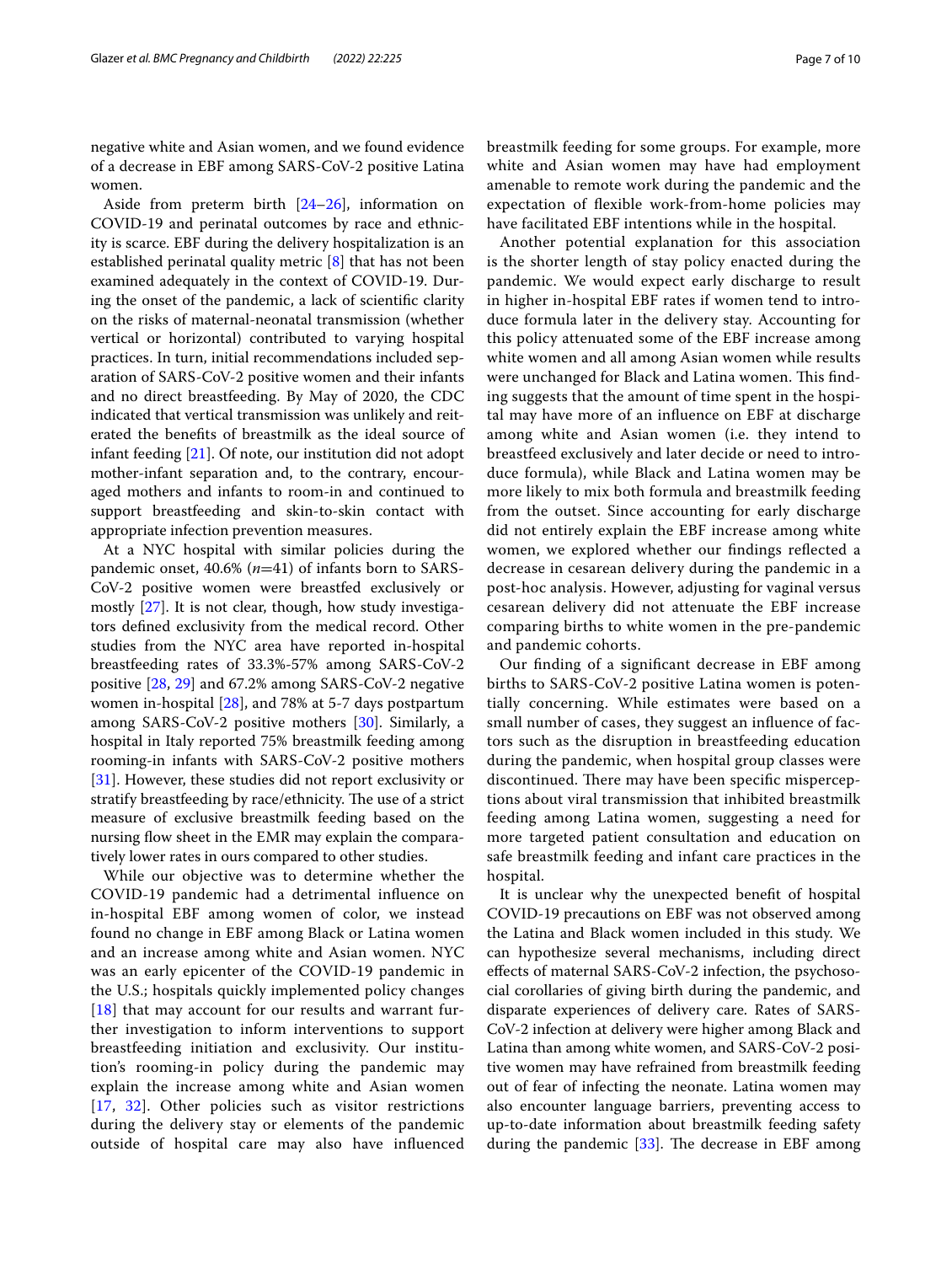SARS-CoV-2 positive Latina women provides some evidence in support of these explanations.

A growing literature has documented obstetric and neonatal risks of SARS-CoV-2 infection that may impact breastfeeding. Studies suggest increased risks of maternal complications  $[34-37]$  $[34-37]$ , cesarean delivery  $[34]$  $[34]$ , and preterm birth [\[36–](#page-9-5)[39\]](#page-9-6), and higher rates of admission to the intensive care unit  $[40-42]$  $[40-42]$  $[40-42]$  among pregnant women with laboratory-confrmed SARS-CoV-2 infection, as well an increase in stillbirth rates during the pandemic's frst wave in the UK [[43\]](#page-9-9). Infection and pandemic-related stressors may also have reduced EBF among births to Black and Latina women, as these populations have borne a disproportionate burden of pandemic-related stress, anxiety, and food insecurity [\[13](#page-8-9)[–15](#page-8-25)] as well as loss and emotional trauma [\[16](#page-8-10)]. Further, in a cross-sectional study of 237 births in our health system during the pandemic, Black and Latina women reported lower birth satisfaction than white women, which was associated with higher levels of postpartum anxiety, stress, and depressive symptoms and lower rates of EBF at discharge [[19\]](#page-8-14). Parsing the infuence of these potential explanatory mechanisms is a priority for further research. Our fndings also emphasize the need for research investigating breastfeeding initiation, exclusivity, and duration within racial and ethnic groups, since the reasons for not breastfeeding exclusively during the delivery hospitalization appear to vary by race and ethnicity.

Our study has several limitations. Our EBF measure was subject to error or variation between clinicians or hospitals in recording infant feedings in the EMR. However, this variation would likely be consistent over time, so while absolute EBF percentages may be an under or over-estimate we expect that the change in disparity would be accurately measured. Second, although we probed potential mechanisms, we were not able to quantify the extent to which observed diferences were due to changes in rooming-in, early discharge, fear of viral transmission, or another pathway. We did not have information on galactosemia or parenteral infusion, which are exclusion criteria for the Joint Commission measure, but replicated the measure as closely as possible through study restrictions. We did not analyze women of other or unknown race/ethnicity for interpretability of results. NYC was a racially diverse epicenter of the pandemic, and our results may not generalize to other settings or to hospitals with diferent COVID-era policies.

Strengths of our study include use of a strict EBF defnition from nursing notes on all infant feedings, and ascertainment of SARS-CoV-2 PCR status from EMR lab data with universal screening of obstetric patients. We employed a robust DID design that allowed us to isolate changes in disparities associated with the pandemic.

We conducted multiple sensitivity analyses, including an ITSA to test for the infuence of secular trends and use of an alternate EBF measure to account for the early discharge policy.

## **Conclusions**

We provide a novel analysis of the implications of the COVID-19 pandemic on EBF during the delivery hospitalization, a perinatal metric with important short- and long-term health effects. We observed improvements in EBF associated with the pandemic among white and Asian but not Black or Latina women, who already face a substantial baseline disparity, and evidence of a decrease among SARS-CoV-2 positive Latina women. Changes resulted in a widening of the EBF gap between white and Latina women. Health care providers should advocate for hospital policies and programs to promote equity in breastmilk feeding, which may be particularly needed during the pandemic. Further, our fndings emphasize the importance of reporting perinatal quality measures disaggregated by sociodemographic characteristics to monitor the infuence of the pandemic on perinatal health care and disparities.

#### **Abbreviations**

EBF: Exclusive breastfeeding; SARS-CoV-2: Severe acute respiratory syndrome coronavirus 2; PCR: Polymerase chain reaction; NYC: New York City; DID: Diference-in-diferences.

#### **Supplementary Information**

The online version contains supplementary material available at [https://doi.](https://doi.org/10.1186/s12884-022-04570-w) [org/10.1186/s12884-022-04570-w.](https://doi.org/10.1186/s12884-022-04570-w)

<span id="page-7-0"></span>**Additional fle 1.**

#### **Acknowledgements**

We would like to acknowledge the fortitude and resilience of women who have navigated pregnancy, delivery, and the postpartum period during the COVID-19 pandemic. We also acknowledge the dedication and compassion of the NYC hospital workers, and specifcally the maternity and pediatric staf, who have cared for our community in this time.

#### **Authors' contributions**

KG, TJ, and SN contributed to conceptualization and design of the study, data curation, analysis, manuscript writing, and editing and revision of the manuscript draft. KG, SD, JS, and EH contributed to funding acquisition, methodology, supervision, and editing and revision of the manuscript draft. TS, AB, and BW contributed to the methodology and editing and revision of the manuscript. All authors have read and approve the submitted manuscript.

#### **Funding**

This work was supported by the Blavatnik Family Foundation. The funders were not involved in the study design, data collection, analysis, or manuscript preparation for this work.

#### **Availability of data and materials**

The data that support the fndings of this study are available from The Mount Sinai Health System but restrictions apply to the availability of these data and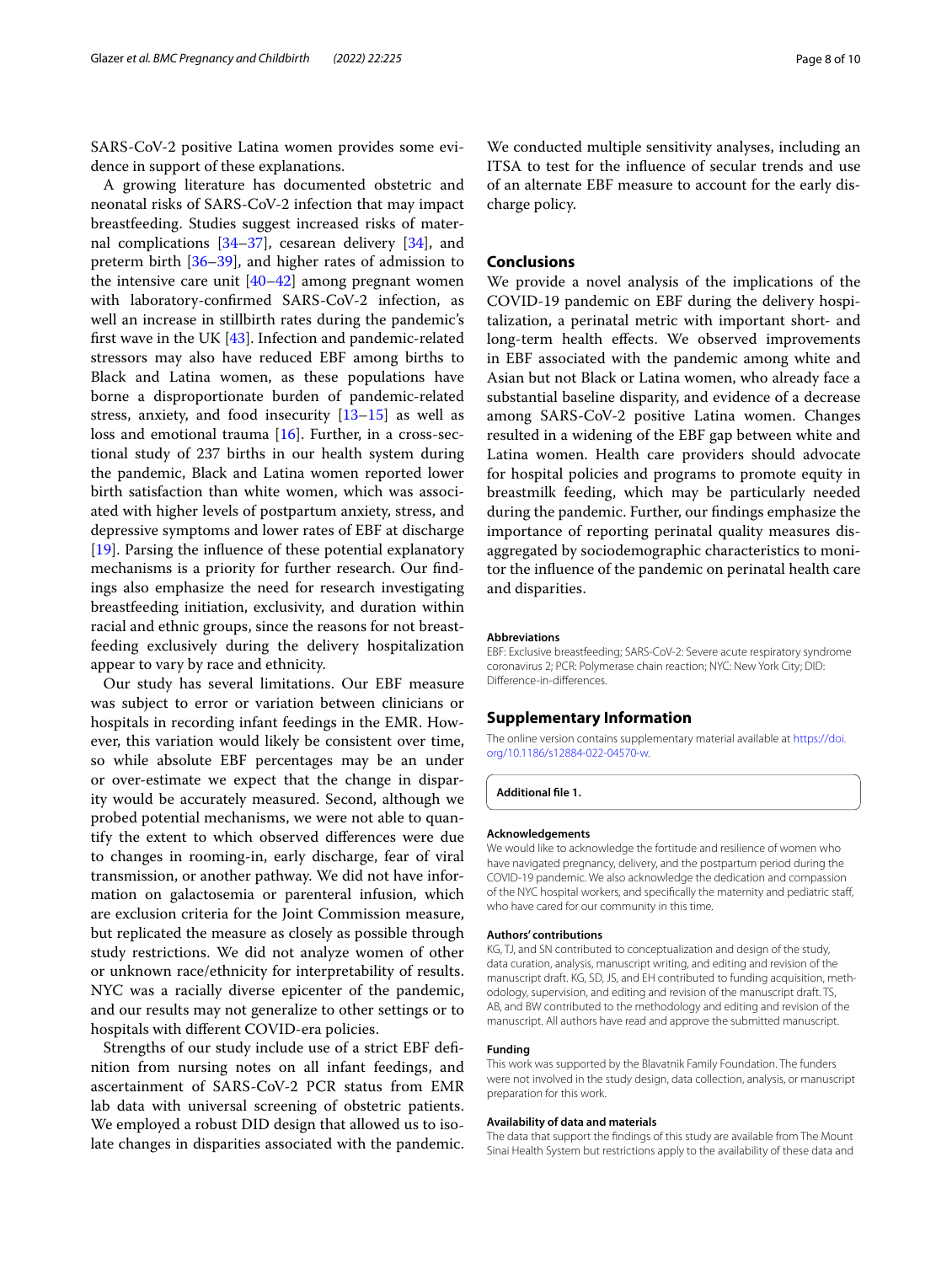so are not publicly available. Data are available from the authors (Kimberly Glazer, <kimberly.glazer@mountsinai.org>) upon reasonable request and with permission of The Mount Sinai Health System.

## **Declarations**

## **Ethics approval and consent to participate**

All methods were performed in accordance with the Declaration of Helsinki. The IRB of the Icahn School of Medicine at Mount Sinai deemed the study as EXEMPT human research as defned by DHHS regulations (45 CFR 46. 101(b) [[4](#page-8-2)] (HS#: 20-01043, approved 7/24/2020). Given that this study involved secondary analysis of de-identifed data, informed consent was not required according to the IRB of the Icahn School of Medicine at Mount Sinai.

#### **Consent for publication**

Not applicable.

#### **Competing interests**

The authors declare that they have no competing interests.

#### **Author details**

<sup>1</sup> Blavatnik Family Women's Health Research Institute, Icahn School of Medicine at Mount Sinai, One Gustave L. Levy Place, New York, NY 10029, USA. <sup>2</sup> Department of Population Health Science and Policy, Icahn School of Medicine at Mount Sinai, One Gustave L. Levy Place, New York, NY 10029, USA.<sup>3</sup>The Raquel and Jaime Gilinski Department of Obstetrics, Gynecology and Reproductive Science, Icahn School of Medicine at Mount Sinai, One Gustave L. Levy Place, New York, NY 10029, USA. <sup>4</sup> Center for Nursing Research & Innovation, Department of Nursing, Mount Sinai Hospital, New York, NY, USA. <sup>5</sup>Department of Obstetrics and Gynecology, Perelman School of Medicine, University of Pennsylvania, Philadelphia, PA, USA.

#### Received: 8 October 2021 Accepted: 28 February 2022 Published online: 19 March 2022

#### **References**

- <span id="page-8-0"></span>1. Segura-Pérez S, Hromi-Fiedler A, Adnew M, Nyhan K, Pérez-Escamilla R. Impact of breastfeeding interventions among United States minority women on breastfeeding outcomes: a systematic review. Int J Equity Health. 2021;20(1):1–25. [https://doi.org/10.1186/s12939-021-01388-4.](https://doi.org/10.1186/s12939-021-01388-4)
- <span id="page-8-1"></span>2. Ameican College of Obstetricians and Gynecologists. Breastfeeding challenges. ACOG Committee Opinion No. 820. Obs Gynecol. 2021;137:e42-53.
- 3. American College of Obstetricians and Gynecologists. Optimizing support for breastfeeding as part of obstetric practice. ACOG Commitee Opinion No. 756. Obs Gynecol. 2018;132:e187-96. doi:10.30841/2307-5112.6.2018.169480
- <span id="page-8-2"></span>4. Eidelman AI, Schanler RJ. Breastfeeding and the use of human milk. Pediatrics. 2012;129(3). [https://doi.org/10.1542/peds.2011-3552.](https://doi.org/10.1542/peds.2011-3552)
- <span id="page-8-3"></span>5. Li R, Perrine CG, Anstey EH, Chen J, Macgowan CA, Elam-Evans LD. Breastfeeding Trends by Race/Ethnicity among US Children Born from 2009 to 2015. JAMA Pediatr. 2019;173(12):1–9. [https://doi.org/10.1001/jamapediat](https://doi.org/10.1001/jamapediatrics.2019.3319) [rics.2019.3319](https://doi.org/10.1001/jamapediatrics.2019.3319).
- <span id="page-8-4"></span>6. Anstey EH, Chen J, Elam-Evans LD, Perrine CG. Racial and geographic differences in breastfeeding - United States, 2011-2015. MMWR Morb Mortal Wkly Rep. 2017;66(723-727).
- <span id="page-8-5"></span>7. Jones KM, Power ML, Queenan JT, Schulkin J. Racial and ethnic disparities in breastfeeding. Breastfeed Med. 2015;10(4):186–96. [https://doi.org/10.](https://doi.org/10.1089/bfm.2014.0152) [1089/bfm.2014.0152](https://doi.org/10.1089/bfm.2014.0152).
- <span id="page-8-6"></span>8. The Joint Commission. Specifcations Manual for the Joint Commission National Quality Care Measures (V2015A1).; 2015.
- <span id="page-8-7"></span>9. Sullivan SE, Thompson LA. Best Practices for COVID-19-Positive or Exposed Mothers-Breastfeeding and Pumping Milk. JAMA Pediatr. 2020;174(12):1228. <https://doi.org/10.1001/jamapediatrics.2020.3341>.
- <span id="page-8-12"></span>10. Bianco A, Buckley AB, Overbey J, et al. Testing of patients and support persons for coronavirus disease 2019 (COVID-19) infection before scheduled deliveries. Obstet Gynecol. 2020;136(2):283–7. [https://doi.org/10.](https://doi.org/10.1097/AOG.0000000000003985) [1097/AOG.0000000000003985.](https://doi.org/10.1097/AOG.0000000000003985)
- 11. Flannery DD, Puopolo KM. Perinatal COVID-19: guideline development, implementation, and challenges. Curr Opin Pediatr. 2021;33(2):188–94. <https://doi.org/10.1097/MOP.0000000000000997>.
- <span id="page-8-8"></span>12. Bornstein E, Gulersen M, Husk G, et al. Early postpartum discharge during the COVID-19 pandemic. J Perinat Med. 2020;48(9):1008–12. [https://doi.](https://doi.org/10.1515/jpm-2020-0337) [org/10.1515/jpm-2020-0337](https://doi.org/10.1515/jpm-2020-0337).
- <span id="page-8-9"></span>13. Preis H, Mahafey B, Heiselman C, Lobel M. Vulnerability and resilience to pandemic-related stress among U.S. women pregnant at the start of the COVID-19 pandemic. Soc Sci Med. 2020;266(September):113348. [https://](https://doi.org/10.1016/j.socscimed.2020.113348) [doi.org/10.1016/j.socscimed.2020.113348](https://doi.org/10.1016/j.socscimed.2020.113348).
- 14. Gur RE, White LK, Waller R, et al. The Disproportionate Burden of the COVID-19 Pandemic Among Pregnant Black Women. Psychiatry Res. 2020;293(September):113475. [https://doi.org/10.1016/j.psychres.2020.](https://doi.org/10.1016/j.psychres.2020.113475) [113475.](https://doi.org/10.1016/j.psychres.2020.113475)
- <span id="page-8-25"></span>15. Wolfson JA, Leung CW. Food insecurity during covid-19: An acute crisis with long-term health implications. Am J Public Health. 2020;110(12):1763–5. [https://doi.org/10.2105/AJPH.2020.305953.](https://doi.org/10.2105/AJPH.2020.305953)
- <span id="page-8-10"></span>16. Yang J, Carter S. Loss, grief, and racial health disparities during COVID-19: Same storm, diferent boats. J Interdiscip Perspect Scholarsh. 2020;3(1):5.
- <span id="page-8-11"></span>17. Merewood A, Bugg K, Burnham L, et al. Addressing racial inequities in breastfeeding in the southern United States. Pediatrics. 2019;143(2). [https://doi.org/10.1542/peds.2018-1897.](https://doi.org/10.1542/peds.2018-1897)
- <span id="page-8-13"></span>18. Peña JA, Bianco AT, Simpson LL, et al. A Survey of Labor and Delivery Practices in New York City during the COVID-19 Pandemic. Am J Perinatol. 2020;37(1):975–81. <https://doi.org/10.1055/s-0040-1713120>.
- <span id="page-8-14"></span>19. Janevic T, Maru S, Nowlin S, et al. Pandemic Birthing: Childbirth Satisfaction, Perceived Health Care Bias, and Postpartum Health During the COVID-19 Pandemic. Matern Child Health J. 2021;(0123456789). [https://](https://doi.org/10.1007/s10995-021-03158-8) [doi.org/10.1007/s10995-021-03158-8](https://doi.org/10.1007/s10995-021-03158-8).
- <span id="page-8-15"></span>20. Centers for Disease Control and Prevention. Breastfeeding and caring for newborns. [https://www.cdc.gov/coronavirus/2019-ncov/need-extra](https://www.cdc.gov/coronavirus/2019-ncov/need-extra-precautions/pregnancy-breastfeeding.html)[precautions/pregnancy-breastfeeding.html.](https://www.cdc.gov/coronavirus/2019-ncov/need-extra-precautions/pregnancy-breastfeeding.html) Accessed May 10, 2021.
- <span id="page-8-16"></span>21. Centers for Disease Control and Prevention. Considerations for inpatient obstetric health settings. [https://www.cdc.gov/coronavirus/2019-ncov/](https://www.cdc.gov/coronavirus/2019-ncov/hcp/inpatient-obstetric-healthcare-guidance.html) [hcp/inpatient-obstetric-healthcare-guidance.html](https://www.cdc.gov/coronavirus/2019-ncov/hcp/inpatient-obstetric-healthcare-guidance.html). Accessed May 10, 2021.
- <span id="page-8-17"></span>22. Janevic T, Hutcheon JA, Hess N, Navin L, Howell EA, Gittens-Williams L. Evaluation of a Multilevel Intervention to Reduce Preterm Birth Among Black Women in Newark, New Jersey: A Controlled Interrupted Time Series Analysis. Matern Child Health J. 2018;22(10):1511–8. [https://doi.](https://doi.org/10.1007/s10995-018-2550-x) [org/10.1007/s10995-018-2550-x](https://doi.org/10.1007/s10995-018-2550-x).
- <span id="page-8-18"></span>23. Linden A. Conducting interrupted time-series analysis for single- and multiple-group comparisons. Stata J. 2015;15(2):480–500. [https://doi.org/](https://doi.org/10.1177/1536867x1501500208) [10.1177/1536867x1501500208](https://doi.org/10.1177/1536867x1501500208).
- <span id="page-8-19"></span>24. Handley S, Mulin AM, Elovitz MA, et al. Changes in preterm birth phenotypes and stillbirth at 2 Philadelphia hospitals during the SARS-CoV-2 pandemic, March-June 2020. JAMA. 2021;325(1):87–8.
- 25. Main EK, Chang SC, Carpenter AM, et al. Singleton preterm birth rates for racial and ethnic groups during the coronavirus disease 2019 pandemic in California. Am J Obstet Gynecol. 2021;224(2):239–41. [https://doi.org/](https://doi.org/10.1016/j.ajog.2020.10.033) [10.1016/j.ajog.2020.10.033](https://doi.org/10.1016/j.ajog.2020.10.033).
- <span id="page-8-20"></span>26. Janevic T, Glazer KB, Vieira L, et al. Racial/Ethnic Disparities in Very Preterm Birth and Preterm Birth before and during the COVID-19 Pandemic. JAMA Netw Open. 2021;4(3):4–11. [https://doi.org/10.1001/jamanetworkopen.](https://doi.org/10.1001/jamanetworkopen.2021.1816) [2021.1816](https://doi.org/10.1001/jamanetworkopen.2021.1816).
- <span id="page-8-21"></span>27. Dumitriu D, Emeruwa UN, Hanft E, et al. Outcomes of Neonates Born to Mothers with Severe Acute Respiratory Syndrome Coronavirus 2 Infection at a Large Medical Center in New York City. JAMA Pediatr. 2021;175(2):157–67. [https://doi.org/10.1001/jamapediatrics.2020.4298.](https://doi.org/10.1001/jamapediatrics.2020.4298)
- <span id="page-8-22"></span>28. Farghaly MAA, Kupferman F, Castillo F, Kim RM. Characteristics of Newborns Born to SARS-CoV-2-Positive Mothers: A Retrospective Cohort Study. Am J Perinatol. 2020;37(13):1310–6. [https://doi.org/10.1055/s-](https://doi.org/10.1055/s-0040-1715862)[0040-1715862](https://doi.org/10.1055/s-0040-1715862).
- <span id="page-8-23"></span>29. Malhotra Y, Knight C, Patil UP, et al. Impact of evolving practices on SARS-CoV-2 positive mothers and their newborns in the largest public healthcare system in America. J Perinatol. 2021;970-980. [https://doi.org/](https://doi.org/10.1038/s41372-021-01023-8) [10.1038/s41372-021-01023-8](https://doi.org/10.1038/s41372-021-01023-8).
- <span id="page-8-24"></span>30. Salvatore CM, Han J-Y, Acker KP, et al. Neonatal management and outcomes during the COVID-19 pandemic: an observation cohort study. Lancet Child Adolesc Heal. 2020;4:721–7.